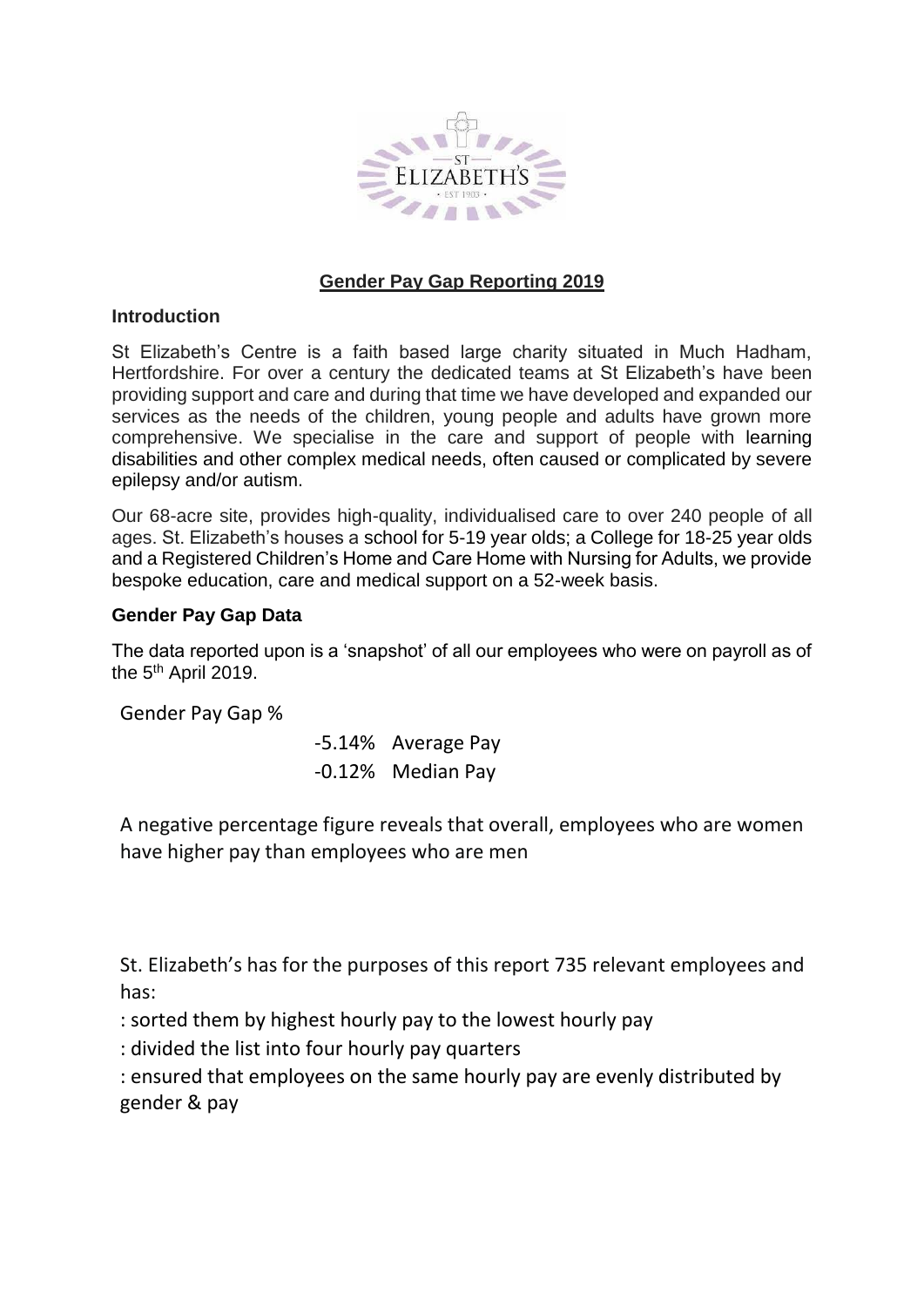This means of the 735 employees overall there are in the: Lower Pay Quarter

|                             | 24% are men    | 44  |
|-----------------------------|----------------|-----|
|                             | 76% are female | 139 |
| Lower Middle Quarter        |                |     |
|                             | 19% are men    | 35  |
|                             | 81% are female | 148 |
| <b>Upper Middle Quarter</b> |                |     |
|                             | 25% are men    | 46  |
|                             | 75% are female | 138 |
| <b>Upper Pay Quarter</b>    |                |     |
|                             | 18% are men    | 33  |
|                             | 82% are female | 151 |

This means that when using the median, men at St. Elizabeth's are paid - 0.12% less than women. Which means for every £1 a female earns, a man will earn 99.8p.

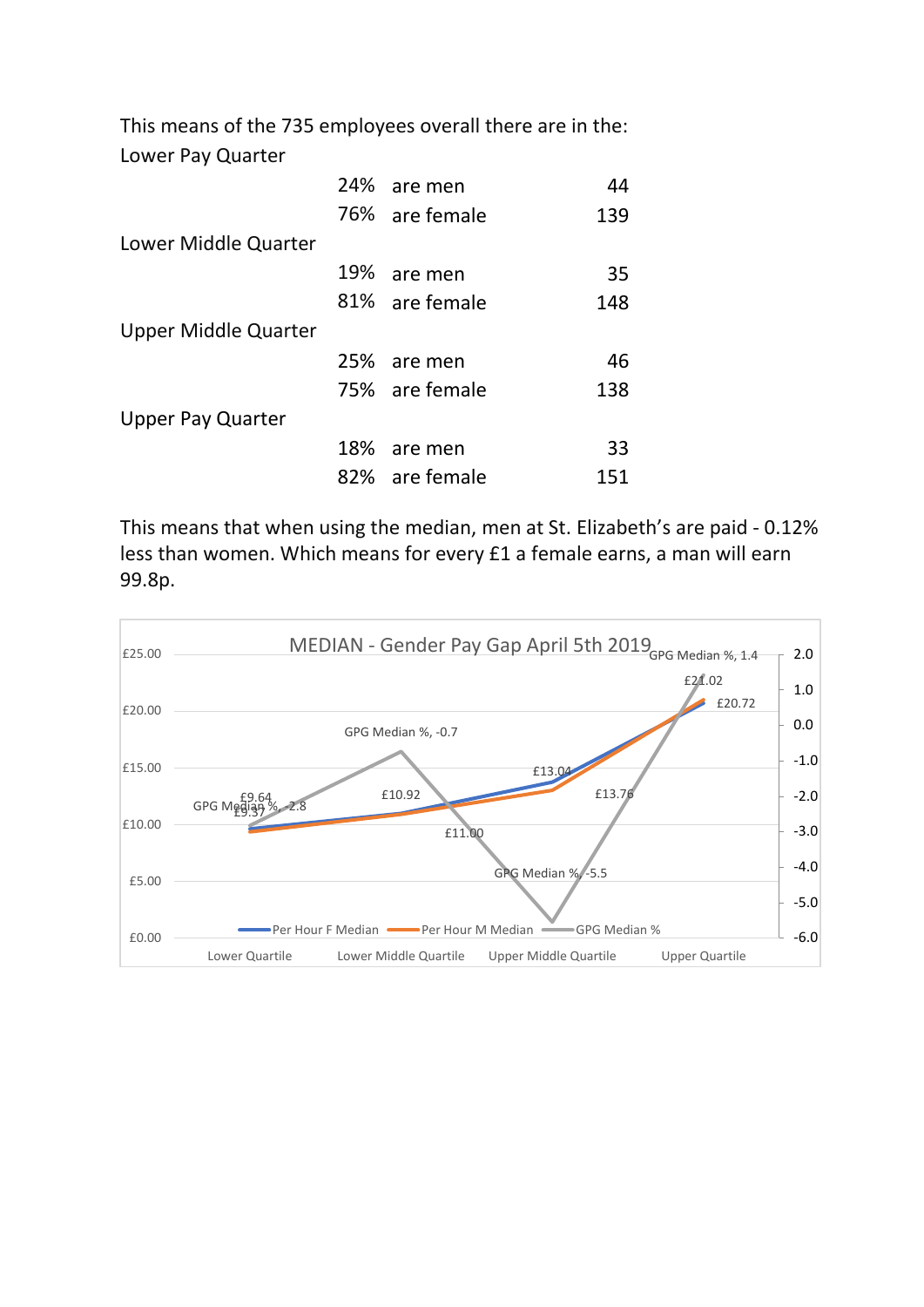This means that when using the average, men at St. Elizabeth's are paid -5.14% less than women. Which means for every £1 a female earns, a man will earn 0.95p.



Please note that there are no bonus payments made to any employees.

| 2019 April 5th               | Per Hour F Median | Per Hour M Median | GPG Median % |
|------------------------------|-------------------|-------------------|--------------|
| Lower Quartile               | £9.64             | £9.37             | $-2.8$       |
| Lower Middle Quartile        | £11.00            | £10.92            | $-0.7$       |
| <b>Upper Middle Quartile</b> | £13.76            | £13.04            | $-5.5$       |
| <b>Upper Quartile</b>        | £20.72            | £21.02            | 1.4          |

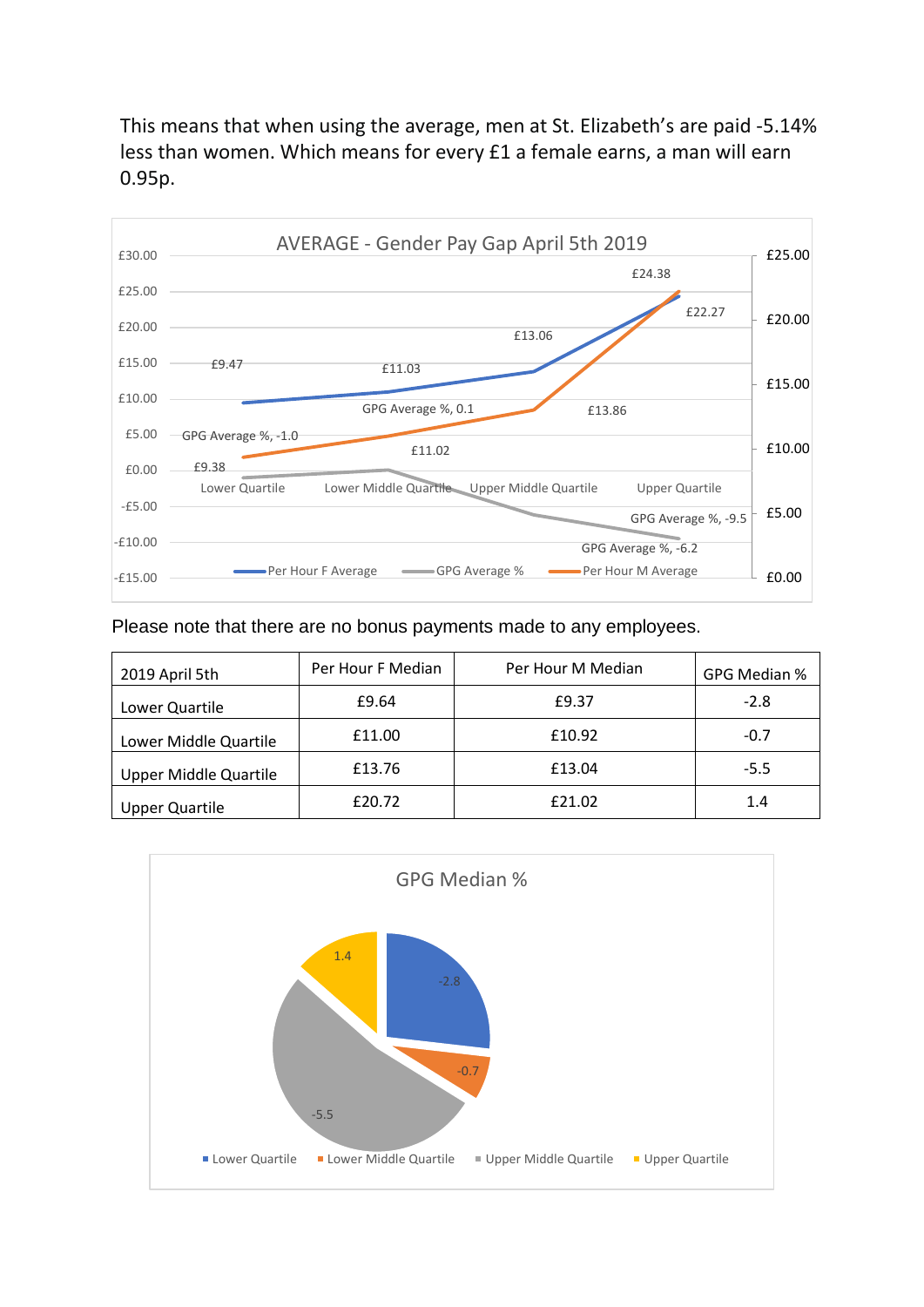| 2019 April 6th               | Per Hour F Average | Per Hour M Average | GPG Average % |
|------------------------------|--------------------|--------------------|---------------|
| Lower Quartile               | £9.47              | £9.38              | $-1.0$        |
| Lower Middle Quartile        | £11.02             | £11.03             | 0.1           |
| <b>Upper Middle Quartile</b> | £13.86             | £13.06             | $-6.2$        |
| <b>Upper Quartile</b>        | £24.38             | f22.27             | $-9.5$        |



This data identifies that the following is representative of overall Female comparison to Male employee average and median pay.

| £14.70 | Female Average Pay | £13.98 | Male Average Pay |
|--------|--------------------|--------|------------------|
| £11.98 | Female Median Pay  | £11.97 | Male Median Pay  |

Of our total employee population 577 or 79% identify as female.

Within each quartile we have a representation of nearly 20% female employees of our entire population and approximately 5% male employees.

This is represented in full by the following data.

| Employees actively on payroll (physically working) | % F | %M  |       |       |
|----------------------------------------------------|-----|-----|-------|-------|
| Male                                               | 158 | 40  | 19.6% | 5.4%  |
| Female                                             | 577 | 144 | 78.5% | 19.6% |
| Total Employees                                    | 735 | 184 |       |       |